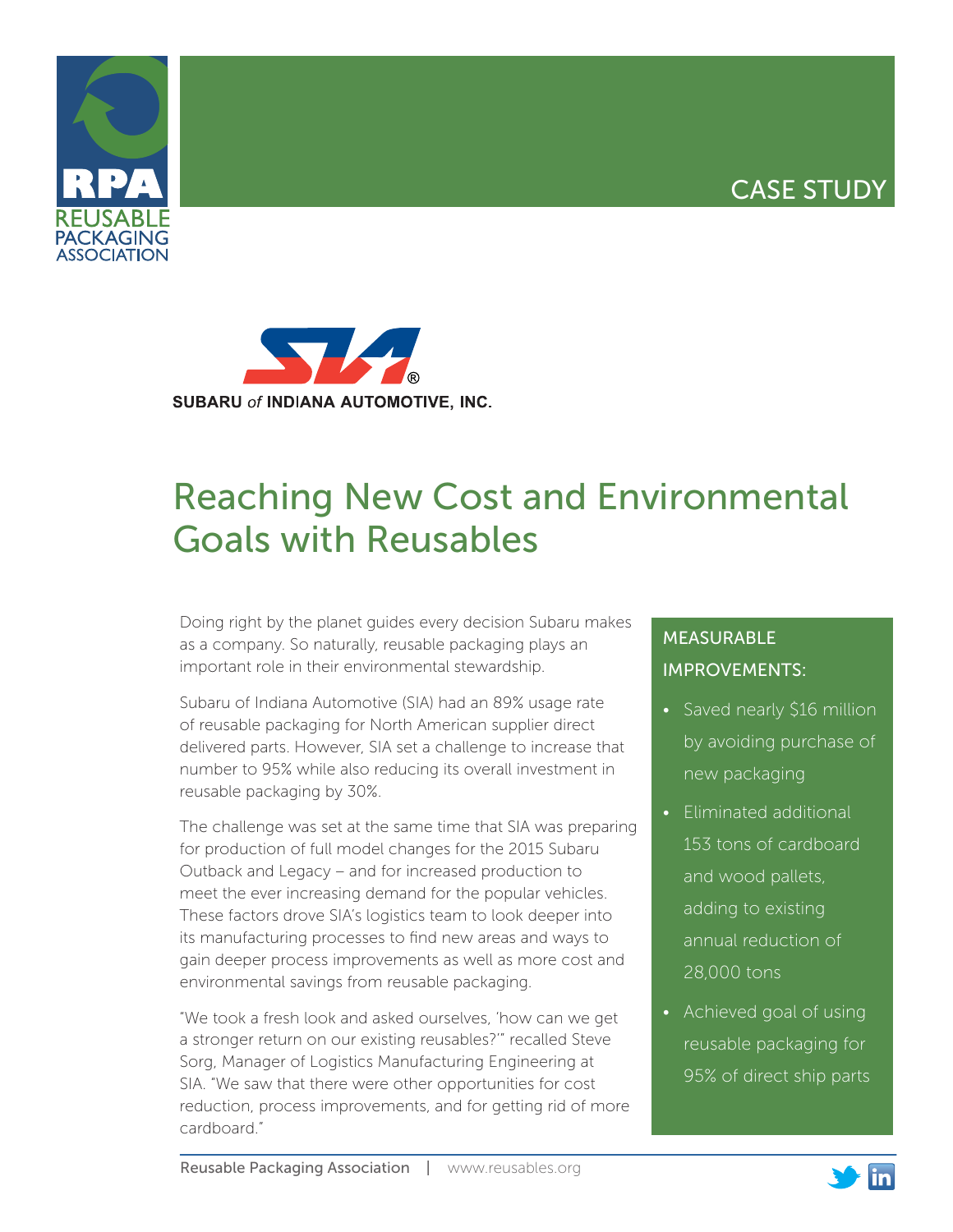



To achieve the cost savings goal, SIA:

- Repurposed existing reusable packaging where possible
- Replaced corrugated packaging in additional applications with reusable packaging
- Established a single source partnership with ORBIS Corporation that reduced piece price for reusable packaging

#### Leveraging reusables long life

Each full model change brings new parts and changes that require the development and procurement of new packaging. But given the long service life of reusable packaging, SIA underwent an aggressive review of its existing packaging to see where it could be re-purposed and avoid the cost of new packaging. This was no small task considering that SIA's supply chain encompasses more than 2,300 unique parts from 164 Tier-1 automotive parts suppliers. Existing reusable packaging was sorted into three categories: carryover, transfer, and modify.

- Carryover: In many cases, the part shape that a supplier produced for the past model had not changed, or changed very little, for the new model and could still utilize the previous packaging and dunnage. This category provided a 100% cost avoidance of new packaging purchase, resulting in a \$9.8 million savings in the overall planned investment.
- Transfer: In some cases, the new model part was sourced to a new supplier but, again, the new model part could fit in the previous packaging. Even with the cost of transportation to move the packaging from the previous model supplier to the new one, a savings of \$0.6 million was realized.
- Modify: Some parts changed enough that they would not fit in the past model dunnage, but the case size of the previous reusable packaging was desirable. These containers were repurposed when the cost of modifying the dunnage did not exceed the cost of new packaging. This provided an additional \$5.2 million savings.

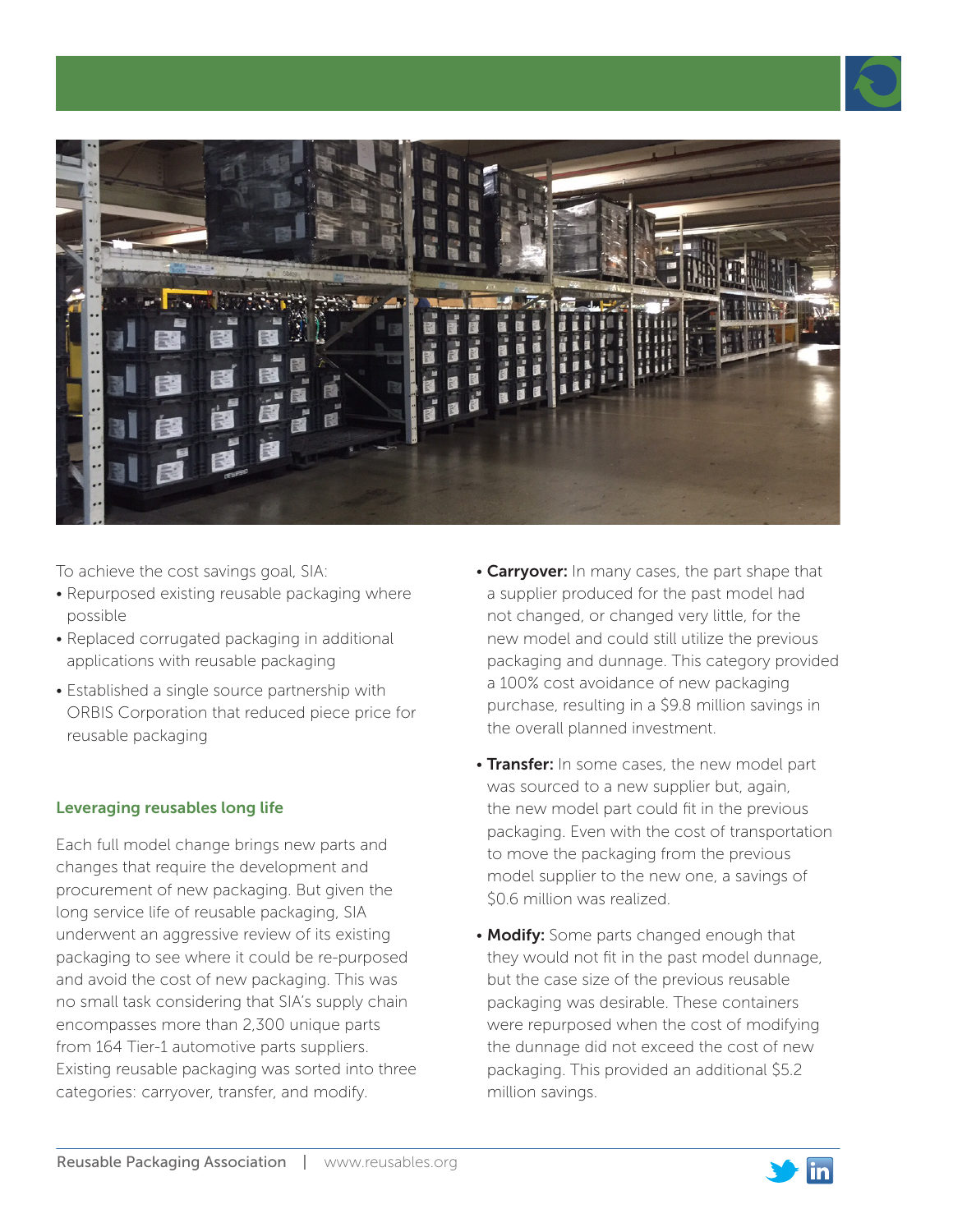



"We took a fresh look and asked ourselves, 'how can we get a stronger return on our existing reusables?"

> — Steve Sorg, SIA Manager of Logistics Manufacturing Engineering

In total, this initiative produced a savings of nearly \$16 million over the cost of buying new packaging. This process is not uncommon in the automotive industry, however, Sorg believes SIA's initiative was more wide scale. Additionally, it was the first time that SIA drove the initiative. In the past, the assessment process occurred only if a supplier took the initiative.

"It wasn't until this most recent full model year that SIA engineering truly made it part of our core model development project plan and pushed the directive back to the suppliers," explained Sorg.

#### Getting big benefits from one small change

To reach its goal of 95% usage of reusable packaging, SIA reviewed the remaining 11% of direct delivered parts that were shipped in cardboard. Possible candidates were developed through business case justification for conversion.

"Although we had already converted much of our fleet into reusable packaging, there were still cardboard shipments that went unchallenged over the years. It was a case of 'this is how it's

always been done'," said Sorg.

An excellent example that shows how the change of a single part can have a major impact on cost and generate environmental improvements is the packaging change for the Rear Harness Assembly.

The harness assembly previously shipped in a 24"x15"x11"cardboard carton with four parts in a box. Changing to a reusable packaging tote of the same size reduced SIA's recycling of cardboard by 86 tons and of wood pallets by 67 tons annually. SIA recouped its investment on the reusable containers in six months, and achieved an annual savings of \$318,000.

"The harness assembly is just one example of the cost savings we achieve with each new application of reusable packaging," said Sorg.

SIA also reviewed instances where parts shipped in cardboard came in to SIA, and then were shipped out in that same packaging to another supplier for final assembly.

"Since this packaging did not stay in SIA, no one really thought about it. But we found that many of these cases were a good fit for reusables. We

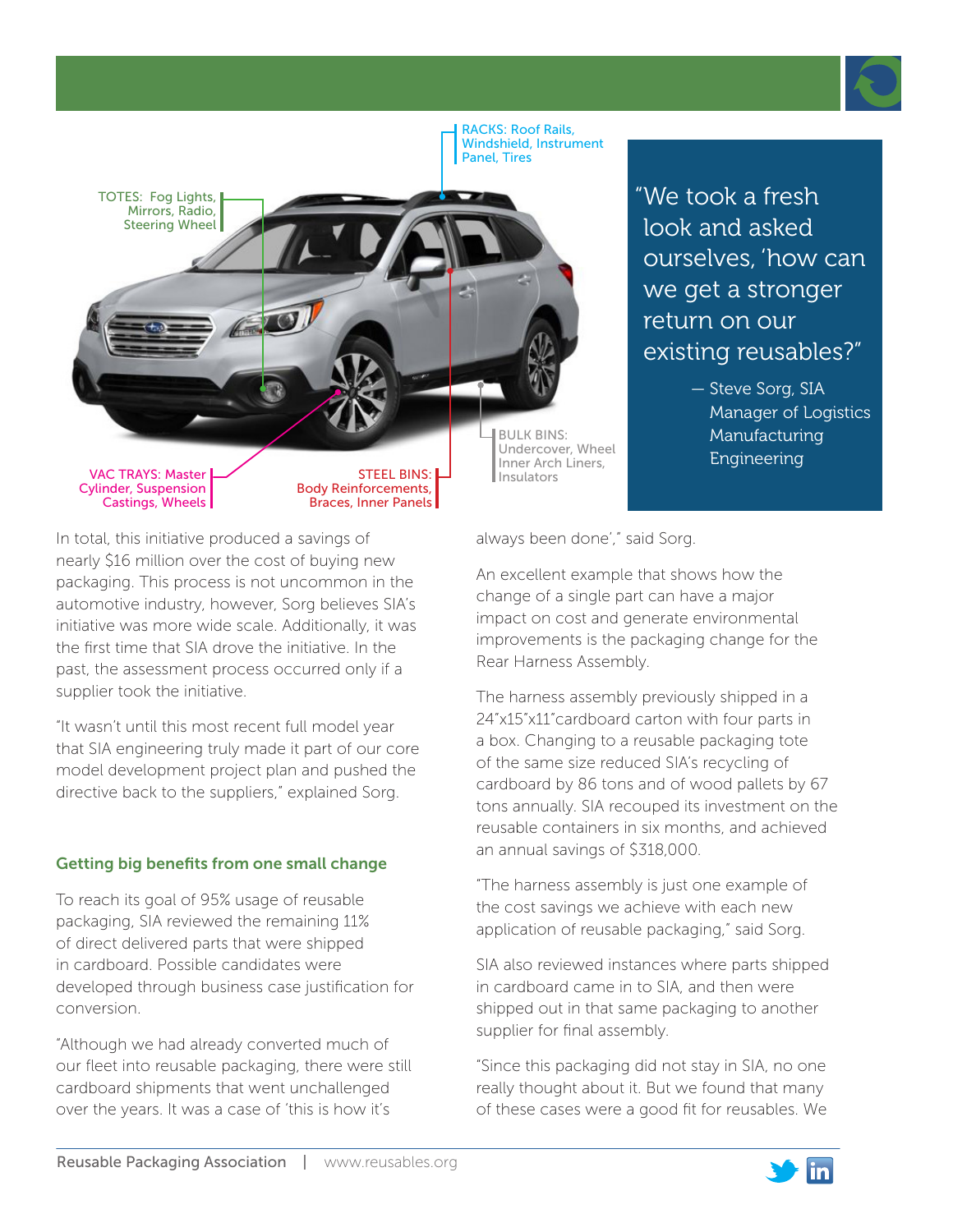



"With this broader view, we can really dig in and look for new opportunities for reusables to provide more quality improvements and cost reduction"

want to eliminate cardboard wherever possible, whether it is coming out of SIA or a supplier. Thinking globally, we are one earth no matter the final destination," explained Sorg.

SIA also swapped out some of its bulk containers for handheld totes. In the early years of SIA's reusable packaging program, there was a strong emphasis on bulk shipments of parts in racks and plastic and steel bins. While this provided transportation efficiencies through increased pack densities, it had the negative impact of increased space requirements at the production lines, increased warehouse inventory, and reduced flexibility in delivery methods.

The handheld totes provide the flexibility to support just-in-time (JIT) production changes. Now they can order mixed pallet shipments rather than a full pallet and reduce the risk and costs due to end of model part obsolescence that result from bulk orders.

The handheld totes also generated an 83% reduction in line side space requirements per part. More importantly, they delivered efficiencies on the line side which translate into cost savings. Multiple parts can be placed on a single line side rack, putting more materials at a work station and reducing walk time.

The ability to understand the overall impact of packaging changes is possible because of SIA's Manufacturing Engineering Logistics department. The department provides a neutral point for all SIA departments to make their preferred packaging requests. The department has visibility into multiple areas of the supply chain and can weigh the overall potential of reusables. The team directs the company toward the best overall packaging plan that achieves the lowest investment, lowest future running costs, and lowest impact to the environment. In addition to Sorg, the department includes three packaging engineers. Together, they support packaging, systems, and facilities.

"SIA realizes now that reusables provide benefits beyond just environmental ones. With this broader view, we can really dig in and look for new opportunities for reusables to provide more quality improvements and cost reduction," said Sorg.

SIA won the RPA's 2015 Excellence in Reusable Packaging Award for businesses with revenues more than \$25 million.